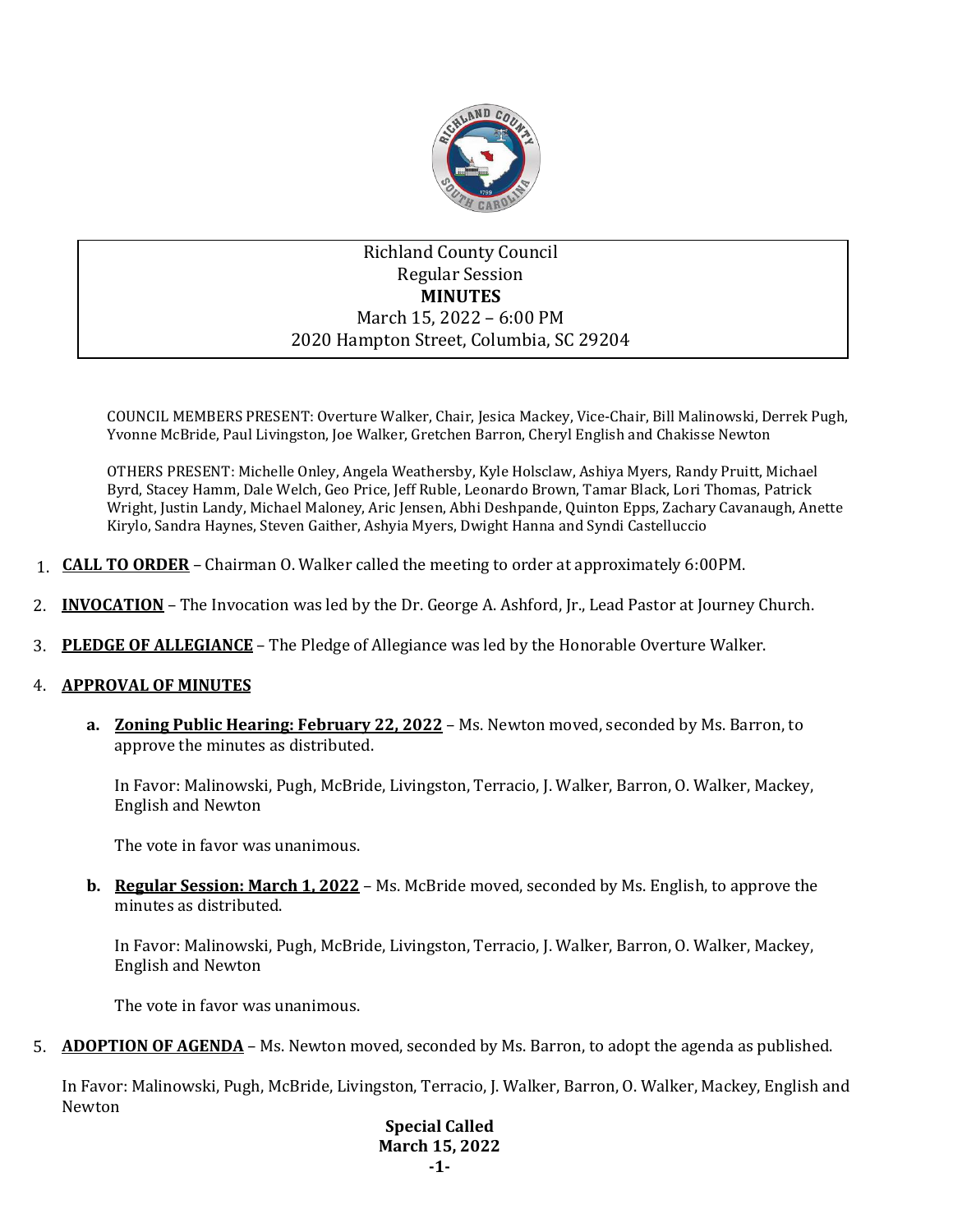The vote in favor was unanimous.

6. **REPORT OF THE ATTORNEY FOR EXECUTIVE SESSION ITEMS** – The County Attorney, Mr. Patrick Wright, stated there are no items for Executive Session.

## 7. **CITIZENS' INPUT**

**a. For Items on the Agenda Not Requiring a Public Hearing** – No one signed up to speak.

### 8. **CITIZENS' INPUT**

### **a. Must Retain to Richland County Matters Not on the Agenda (Items for which a public hearing is required or a public hearing has been scheduled cannot be addressed at this time)**

Ms. Carol Goodson Eaddy, 1204 Clarkson Road, Hopkins, SC 29061 spoke regarding the County taking over Wendell V. Neal Road, a poorly maintained private road, to curtail the use of her backyard as a cut through. Ms. Eaddy provided the Clerk's Office with a signed petition, which has been incorporated into the minutes.

## 9. **REPORT OF THE COUNTY ADMINISTRATOR**

- **a. Conservation Commission Annual Plan** Mr. John Grego gave a brief overview of the Conservation Commission's Annual Plan.
- **b. Coronavirus Update** The County Administrator, Mr. Leonardo Brown, stated, at the time he presented the report for the agenda packet, the County was considered in the medium tier. Currently, the County is considered to be in the low tier. He noted 57.6% of County residents have completed their vaccination.

Mr. J. Walker inquired if the County is considered to still be in an emergency situation.

Mr. Brown responded, at the low level, the CDC recommends individuals stay vaccinated and get tested if they exhibit symptoms.

Mr. J. Walker moved, seconded by Mr. Malinowski, to immediately terminate the emergency ordinance and resume normal operations.

Mr. Livingston inquired if someone from the prevailing side would have to make the motion.

Mr. Wright responded it is appropriate for any Councilmember to make the motion, but it would take a super majority to pass the motion.

Ms. Barron inquired as to what the emergency ordinance included, and what the County would be doing at this point.

Mr. Wright responded, from his understanding of the motion, all of the emergency things in place related to COVID would be undone.

Ms. Barron inquired if that includes the mask ordinance.

### **Special Called March 15, 2022 -2-**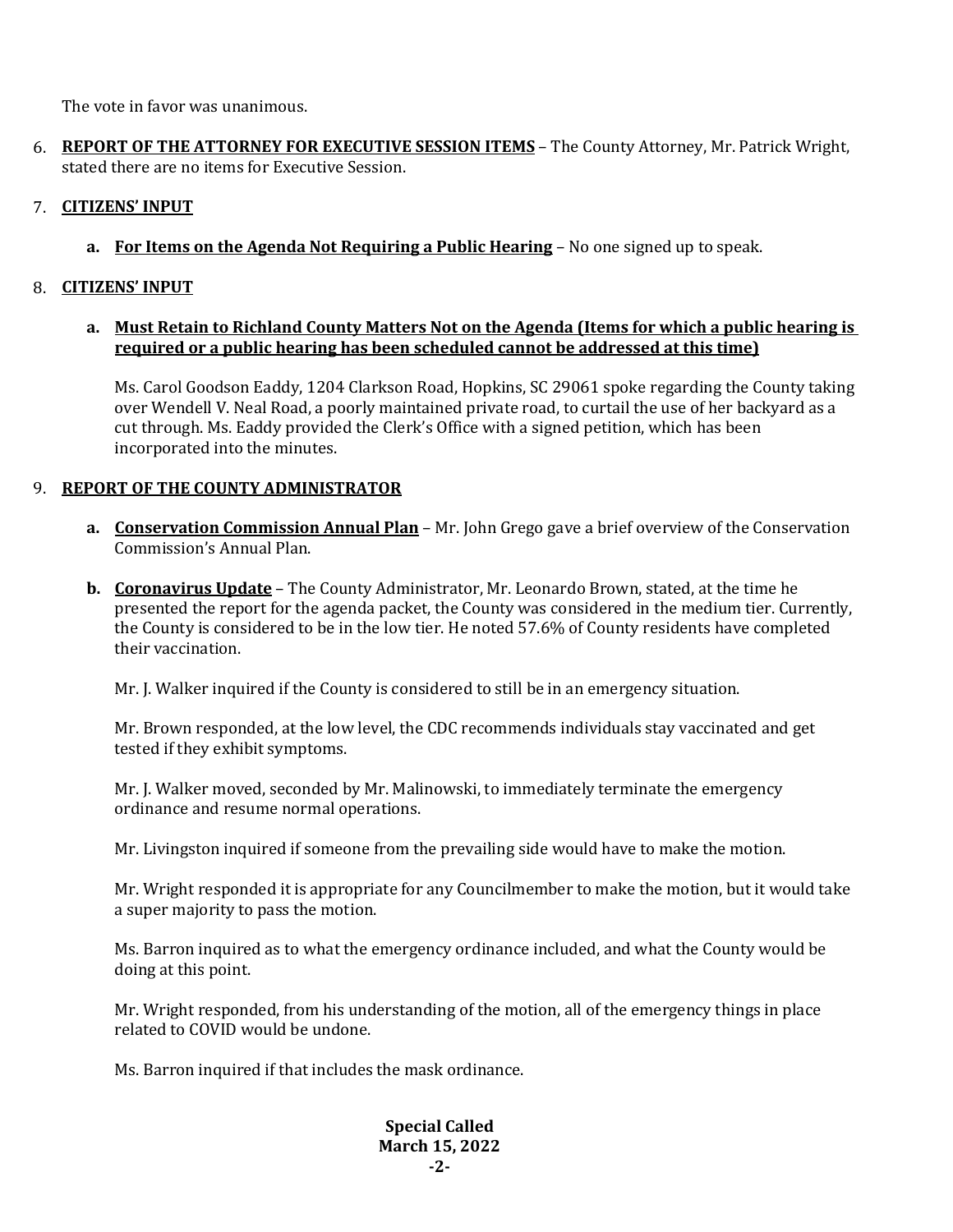Mr. Wright responded in the affirmative.

Ms. Barron stated, for clarification, this would eliminate the shields and all of the safety precautions put into place in the last two years.

Mr. Wright responded we would not necessarily have to take away the shields, but everything we use from now on, would not be on the basis of an emergency. He noted this may call into question some of the issues being discussed in the Coronavirus Ad Hoc Committee.

Ms. Barron noted this motion could impact the funding associated with the items being taken up by the Coronavirus Ad Hoc Committee.

Mr. Wright stated, if there is no longer an emergency, there is no need for any emergency funding.

Mr. J. Walker withdrew his motion, and encouraged someone on the prevailing to reconsider.

- **c. Project Updates** Mr. Brown stated additional remapping sessions have been scheduled. The schedule is as follows:
	- **Garners Ferry Adult Activity Center – Banquet & Dining Hall Thursday, March 17, 2022; 6:00 -8:00 PM**
	- **Parklane Adult Activity Center – Banquet & Dining Hall Monday, March 21, 2022; 6:00 – 8:00 PM**
	- **Gadsden Park Community Center – Banquet Hall Tuesday, March 22, 2022; 6:00 – 8:00 PM**
	- **North Springs Park Community Center – Banquet Hall Thursday, March 24, 2022; 6:00 – 8:00 PM**
	- **Pine Grove Community Center – Banquet Hall Monday, March 28, 2022; 6:00 – 8:00 PM**
	- **Ballentine Community Center – Banquet Hall Tuesday, March 29, 2022; 6:30 – 8:30 PM**

Ms. Newton requested staff provide additional information to the constituents.

**d. Other Updates** – Mr. Brown stated they are preparing to review applications that have been received for the Emergency Rental Assistance Program. No new applications will be accepted until all of the applications on file have been processed.

Mr. Livingston inquired if they will take into account if a person's financial status has changed.

Mr. Brown responded in the affirmative.

**Redistricting Process** – Mr. Brown read an email from the Voter Registration & Elections Director, Alexandria Stephens, related to the constituents being issued new voter registration cards if their precincts were affected by the redistricting process. She assured those wishing to file for candidacy

> **Special Called March 15, 2022 -3-**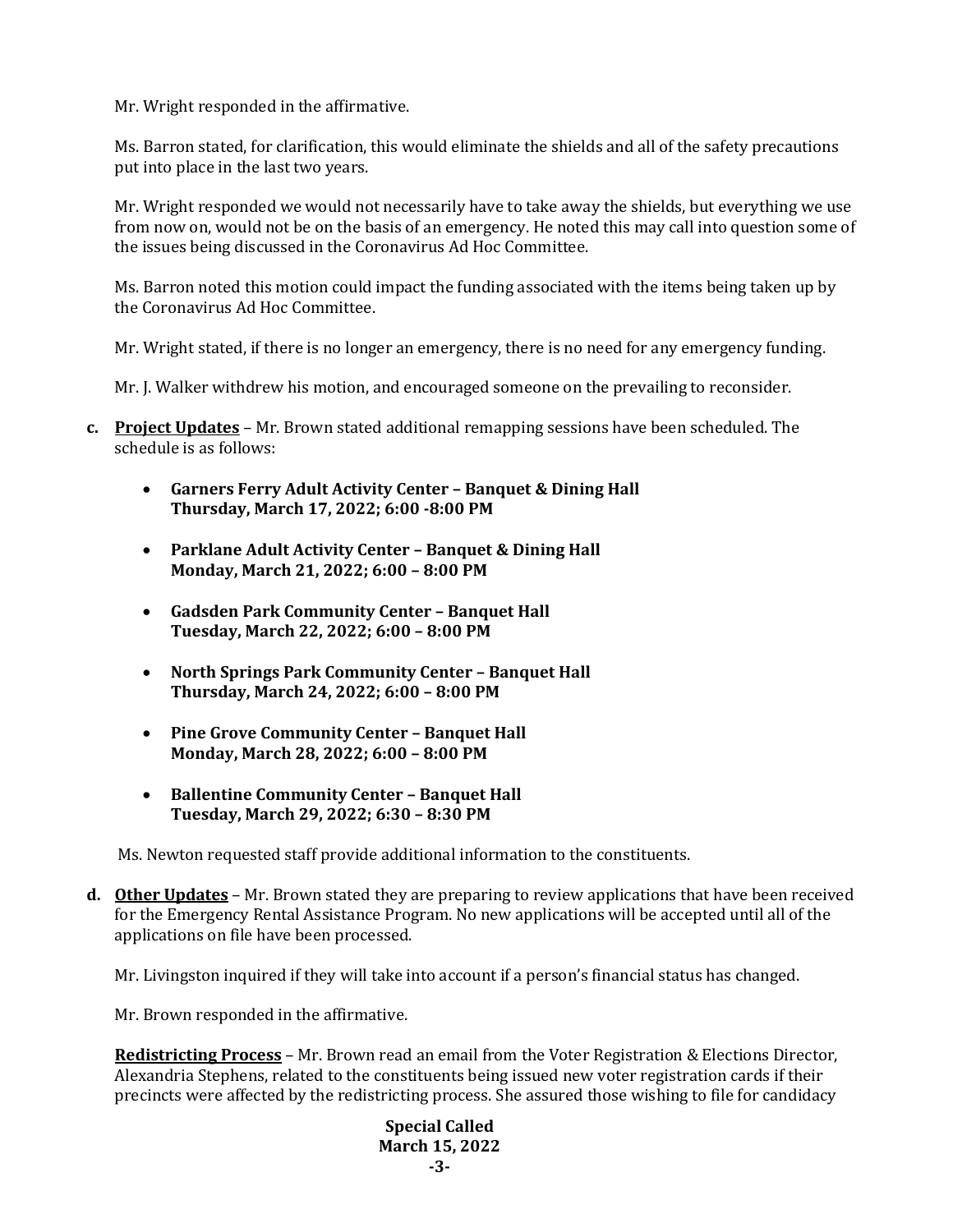that there is a system in place to check the street addresses against GIS.

- 10. **REPORT OF THE CLERK OF COUNCIL** Ms. Kirylo reminded Council there will not be a Zoning Public Hearing on March 22<sup>nd</sup>. The next Zoning Public Hearing is slated for April 26<sup>th</sup>. In addition, those Councilmembers wishing to register for Institute of Government classes in August, should contact the Clerk's Office to coordinate registration.
- 11. **REPORT OF THE CHAIR** No report was given.

### 12. **APPROVAL OF CONSENT ITEMS**

- **a. An Ordinance Authorizing an easement to East Richland County Public Service District for sewer utility facilities; specifically located at the Cooper Library Branch of the Richland Library, being at 5317 Trenholm Road and described as TMS # 14014-06-25 [SECOND READING]**
- **b. An Ordinance Amending Sections 16-5 and 16-7 of Article 1, Chapter 16 of the Code of Ordinances of Richland County relating to business licensing and regulation and to establish an effective date for certain amendments to the Code of Ordinances [SECOND READING]**

Ms. Newton moved, seconded by Mr. Malinowski, to approve the consent items.

In Favor: Malinowski, Pugh, McBride, Livingston, Terracio, J. Walker, Barron, O. Walker, Mackey, English and Newton

The vote in favor was unanimous.

### 13. **THIRD READING ITEMS**

**a. An Ordinance Amending the Richland County Code of Ordinances; Chapter 12, Garbage, Trash and Refuse; to rename the chapter and replace the language therein to more clearly reflect the operations and administration of solid waste, recycling, and public sanitation within the County** – Mr. Livingston moved, seconded by Mr. J. Walker, to defer this item until the April 5th Council meeting.

In Favor: Malinowski, Pugh, McBride, Livingston, Terracio, J. Walker, Barron, O. Walker, Mackey, English and Newton

The vote in favor was unanimous.

### 14 **REPORT OF RULES AND APPOINTMENTS COMMITTEE**

### **a. NOTIFICATION OF APPOINTMENTS**

- **1. Hospitality Tax – Three (3) Vacancies (ONE applicant must be from the Restaurant Industry)**
- **2. Richland Memorial Hospital Board of Trustees – Two (2) Vacancies**

Ms. Barron stated the Rules and Appointments Committee recommended appointing Mr. Christopher

**Special Called March 15, 2022 -4-**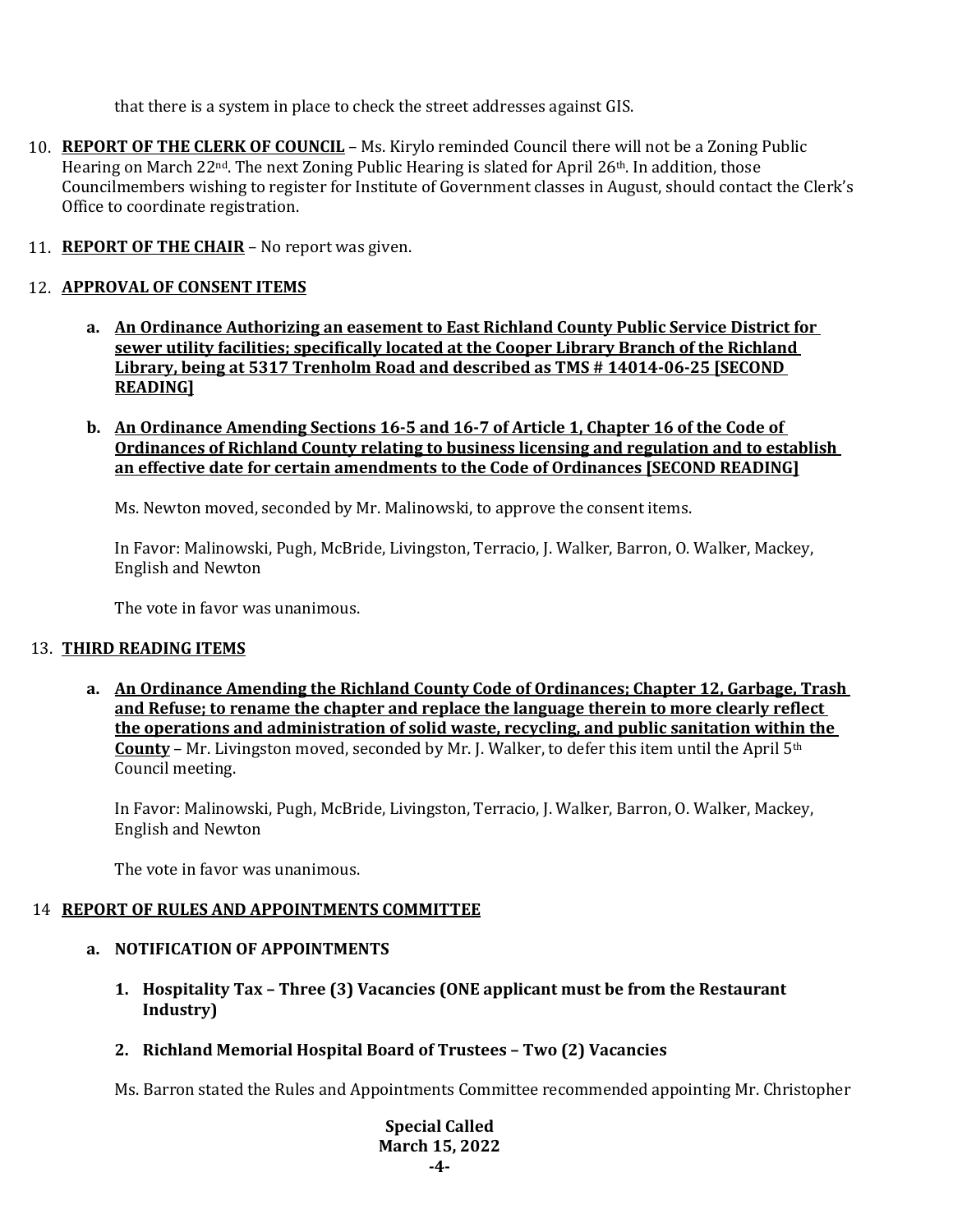Ziegler to the Hospitality Tax Committee and Mr. William Garland to the Richland Memorial Hospital Board of Trustees. In Favor: Malinowski, Pugh, McBride, Livingston, Terracio, J. Walker, Barron, O. Walker, Mackey English and Newton

The vote in favor was unanimous.

## 15. **REPORT OF THE SEWER AD HOC COMMITTEE**

**a. Modifications to ERCPSD Special Purpose District Boundary** – Mr. Malinowski stated the Sewer Ad Hoc Committee recommended Council approve the proposed modifications to the East Richland County Public Service District's Special Purpose District (ERCPSD) boundary.

In Favor: Malinowski, Pugh, McBride, Livingston, Terracio, J. Walker, Barron, O. Walker, Mackey, English and Newton

The vote in favor was unanimous.

**b. Richland County Properties Identified for Water Master Plan – TMS # R02315-01-14 and TMS # R01700-02-02** – Mr. Malinowski stated the Sewer Ad Hoc Committee recommended Council approve placing a hold on any sale or use of these properties until Richland County Utilities' Master Plan in completed.

In Favor: Malinowski, Pugh, McBride, Livingston, Terracio, J. Walker, Barron, O. Walker, Mackey, English and Newton

The vote in favor was unanimous.

**c. Projects Funded by Grants** – Mr. Malinowski stated the Sewer Ad Hoc Committee recommended Council approve staff's pursuant of various projects where a grant may cover all, or a portion, of the project cost over the next few years. The projects include, but are not limited to , the following: (1) Shady Grove Pump Station (PS) Rehabilitation; (2) 24" Forcemain (FM) Gadsden Elementary to Eastover Wastewater Treatment Plant (WWTP); (3) Eastover WWTP Upgrade; (4) 10" FM from Rabbit Run to Garners Ferry Road; and (5) Stoney Point/Cedar Cove Sewer Rehabilitation Project.

In Favor: Pugh, McBride, Livingston, Terracio, J. Walker, Barron, O. Walker, Mackey, English and Newton

The vote in favor was unanimous.

Mr. Malinowski moved, seconded by Mr. J. Walker, to reconsider Items 15(a) – 15 (c).

Opposed: Malinowski, Pugh, McBride, Livingston, Terracio, J. Walker, Barron, O. Walker, Mackey, English and Newton

The motion for reconsideration failed.

## 16. **OTHER ITEMS**

## **a. FY22 – District 10 Hospitality Tax Allocations:**

**Special Called March 15, 2022 -5-**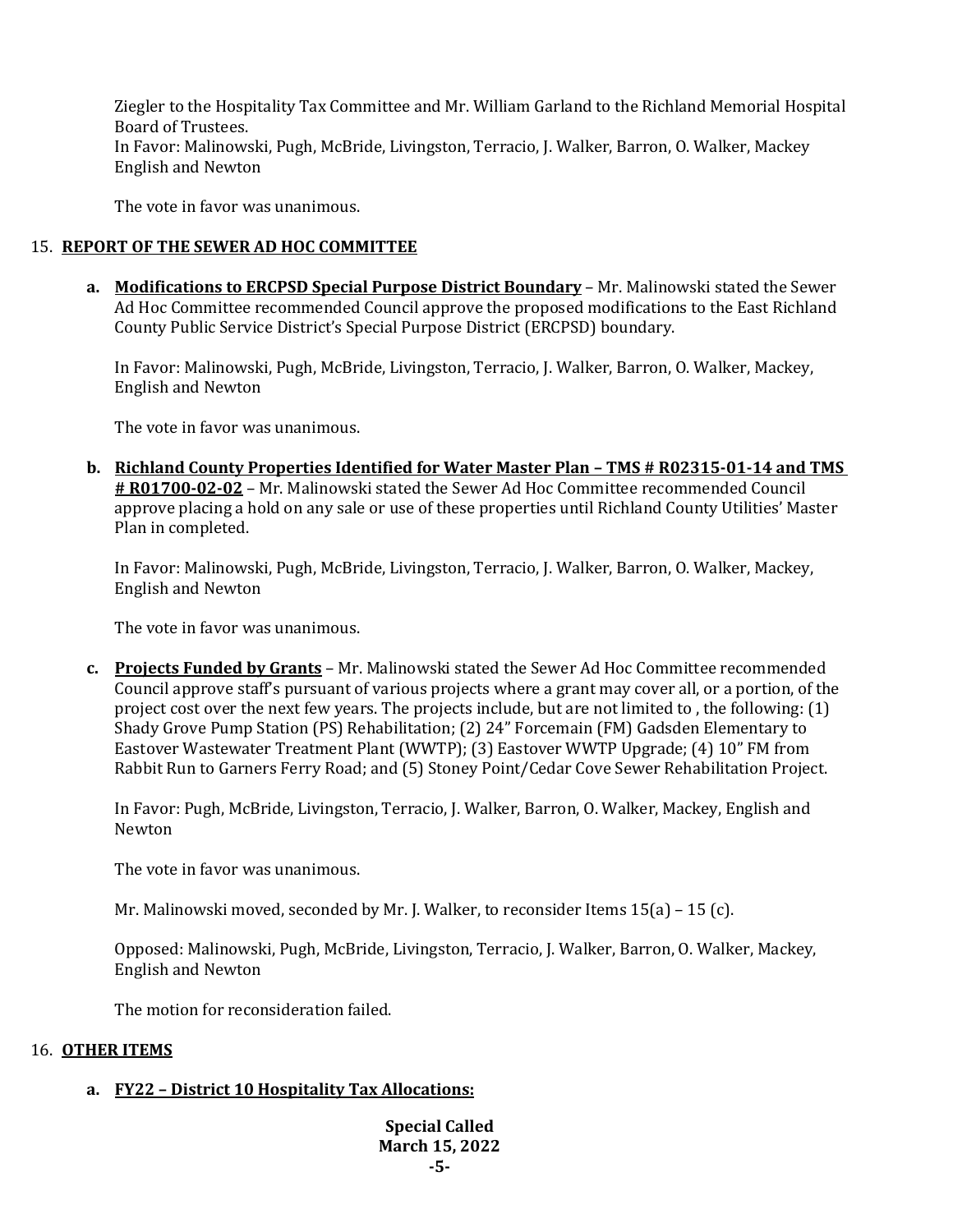- 1. Township Auditorium \$7,500
- 2. Town of Eastover \$7,500
- 3. Lower Richland Alumni Foundation \$7,500
- 4. Auntie Karen Foundation \$5,000
- 5. LR Sweet Potato Festival \$5,000
- 6. Columbia City Ballet \$5,000
- 7. EdVenture \$5,000

Ms. English moved, seconded by Ms. Barron, to approve this item.

In Favor: Malinowski, Pugh, McBride, Livingston, Terracio, Barron, O. Walker, Mackey, English and Newton

Opposed: J. Walker

The vote was in favor.

Ms. English moved, seconded by Ms. Terracio, to reconsider this item.

Opposed: Malinowski, Pugh, McBride, Livingston, Terracio, Barron, O. Walker, Mackey, English and Newton

The motion for reconsideration failed.

17. **EXECUTIVE SESSION** – There were no items for Executive Session.

POINT OF PERSONAL PRIVILEGE – Ms. Mackey acknowledged that the Clerk of Court, Jeanette McBride was in the audience.

18. **MOTION PERIOD** – There were no motions.

19. **ADJOURNMENT** – Ms. Barron moved, seconded by Mr. J. Walker, to adjourn.

In Favor: Malinowski, Pugh, McBride, Livingston, Terracio, J. Walker, Barron, O. Walker, Mackey, English and Newton

The vote in favor was unanimous.

The meeting adjourned at approximately 6:42 PM.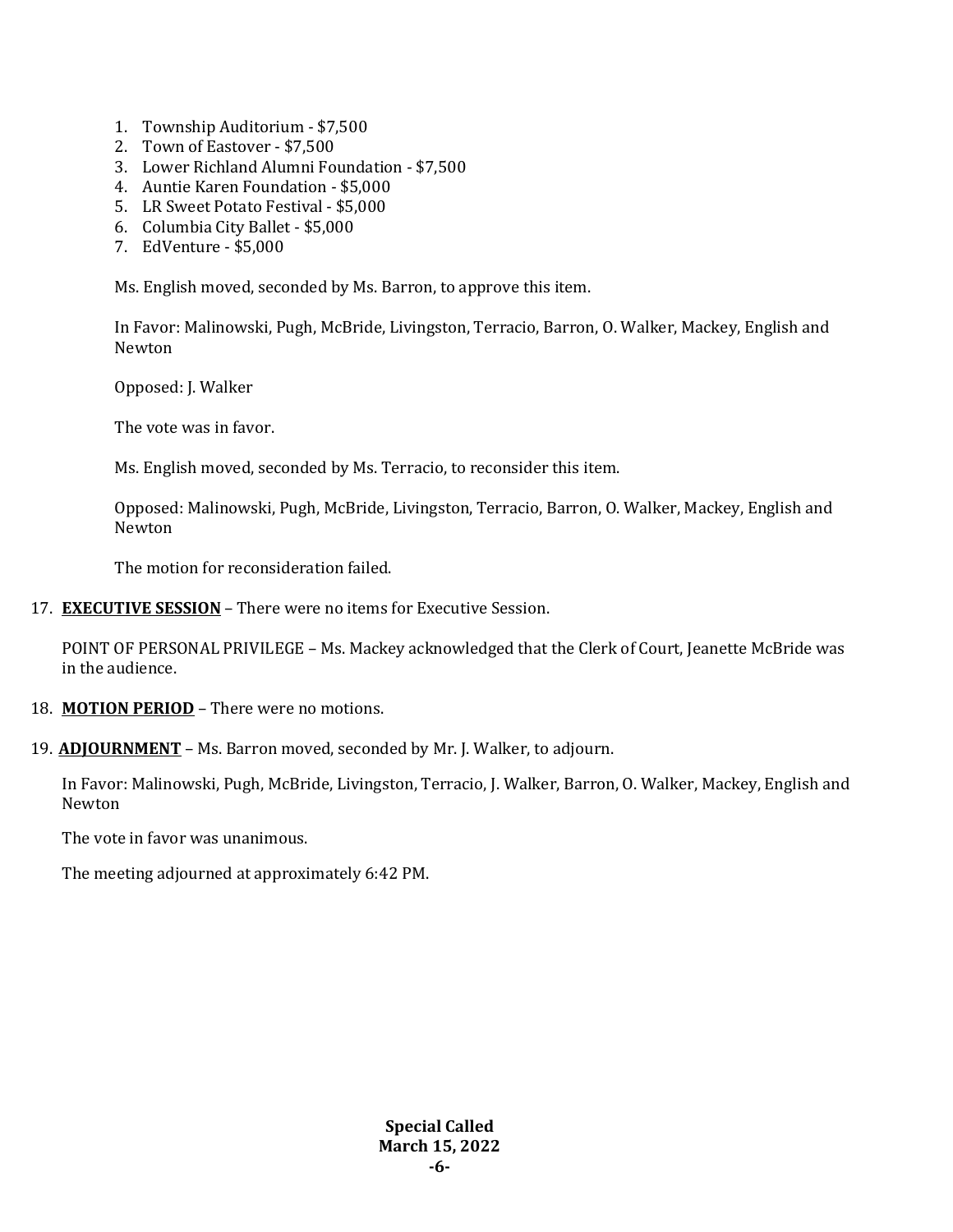Duskirt 10

To Richland County Councilwoman, Cheryl English, in the County of Richland, and to the Richland County Council members: In consideration with resident complaints and request:

On November 18, 2013, Roland L Boyd Sr., purchased Tax Map Number:R21500-02-74 Wendell V Neal Road, 1.03 Acres with dimension legal description (PR53-2913, 53-3589) Zoned Rural. This property is an access road to four properties in Richland County. Under the ownership of Mr. Boyd Sr, he is responsible for the upkeep of the access road. The road is in poor condition owned by him. Upon many pleas, he refuses to provide good quality of service for the citizens, who lives on that road. Mr. Boyd Sr, does not reside on that roadway in **Richland County.** 

We hereby petition for better right away, repairs and other maintenance works for Wendell V Neal Rd to be established and maintained as a public road by Richland County:

Wardell V. Day / 16  $\mathcal{V}_A$ Clarlow Md  $H_{o}$ 115 Wendell 115 Wendell  $U$ ,  $Nea$ Bd  $endel|V_{\ell}l|$ leg  $|15$  $10$  $12.$  $13<sup>1</sup>$ de  $15.$  $16.$  $17.$  $18.$  $19.$  $20.$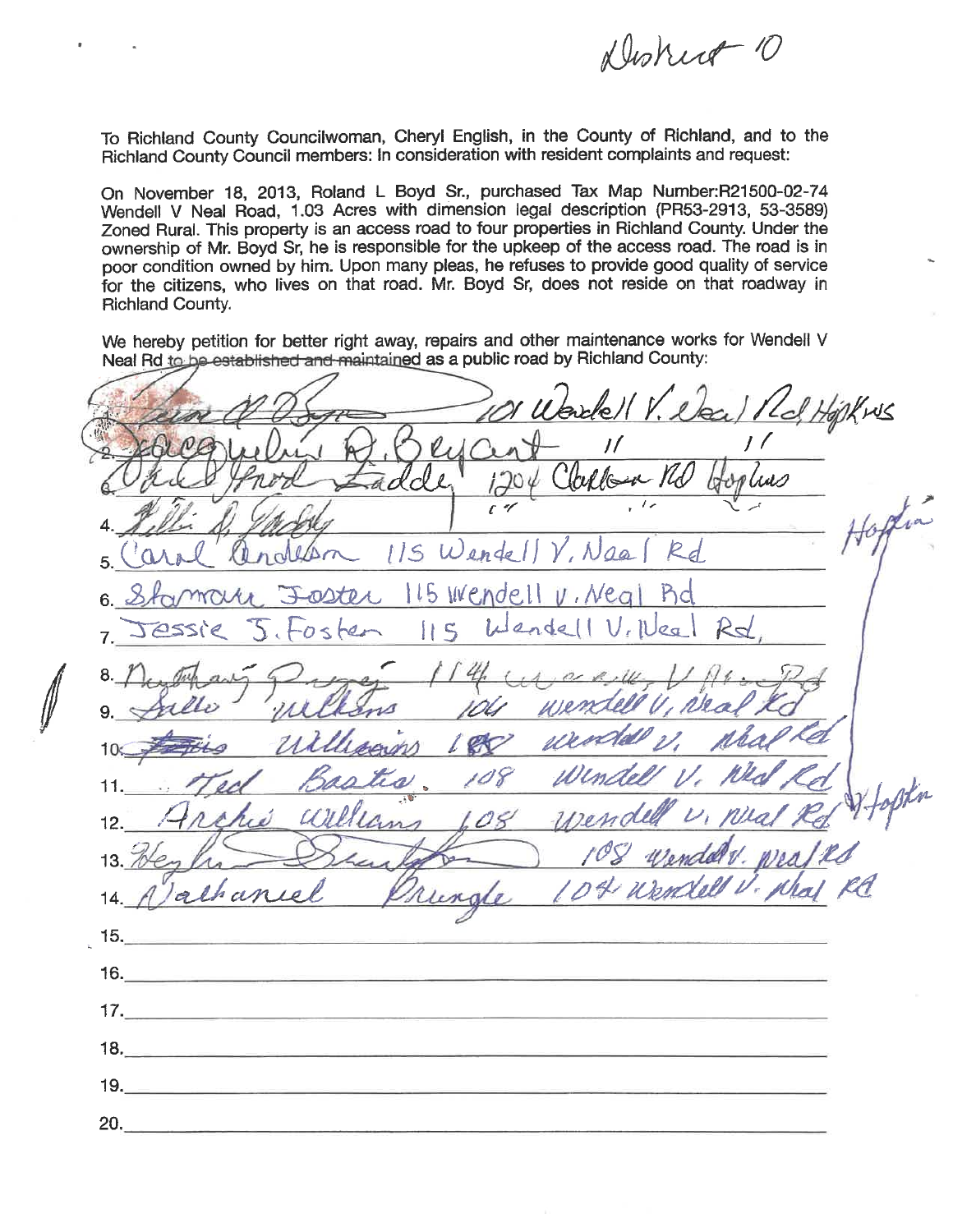February 3, 2022

Ms. Cheryl English **Richland County Council** District 10

Mrs. Carol "Carleen" Goodson-Eaddy 1204 Clarkson Rd Hopkins, SC 29061 (803) 917-7910

Ref: Wendell V Neal Road

Dear Councilwoman English.

In 11/18/2013, Roland L Boyd Sr. purchased Tax Map Number R21500-02-74 WENDELL V NEAL RD, 1.03 Acres with dimensions' Legal description (PR 53-2913,53-3589) Zoned Rural. This property is an access road to four properties to prevent them being landlocked and cannot be used for any other uses.

The road has become impassable with large potholes which the owner refused to repair or maintain and residents are driving through my property (1204 Clarkson Rd), which is a burden becoming dangerous.

Mr. Boyd should not have been allowed to purchase that property initially because of its purpose. Emergency vehicles like Fire, EMS and Law Enforcement, Mail Services needs access the road to serve residents.

I am requesting with you, other constituents, and some experts to discuss what can be done to resolve this issue.

The County can purchase the property, Imminent Domain, if necessary, to repairs and service the road. This can be done through a motion to committee Development Services then to full Council. It is a Special Circumstance Safety issue.

December 21, 2021, I mailed Mr. Boyd a letter, which is enclosed about the upkeeps on Wendell V. Neal Road, as the date of this letter, he has not responded.

Respectfully,

Carol "Carleen" Goodson-Eaddy

Carol "Carleen" Goodson-Eaddy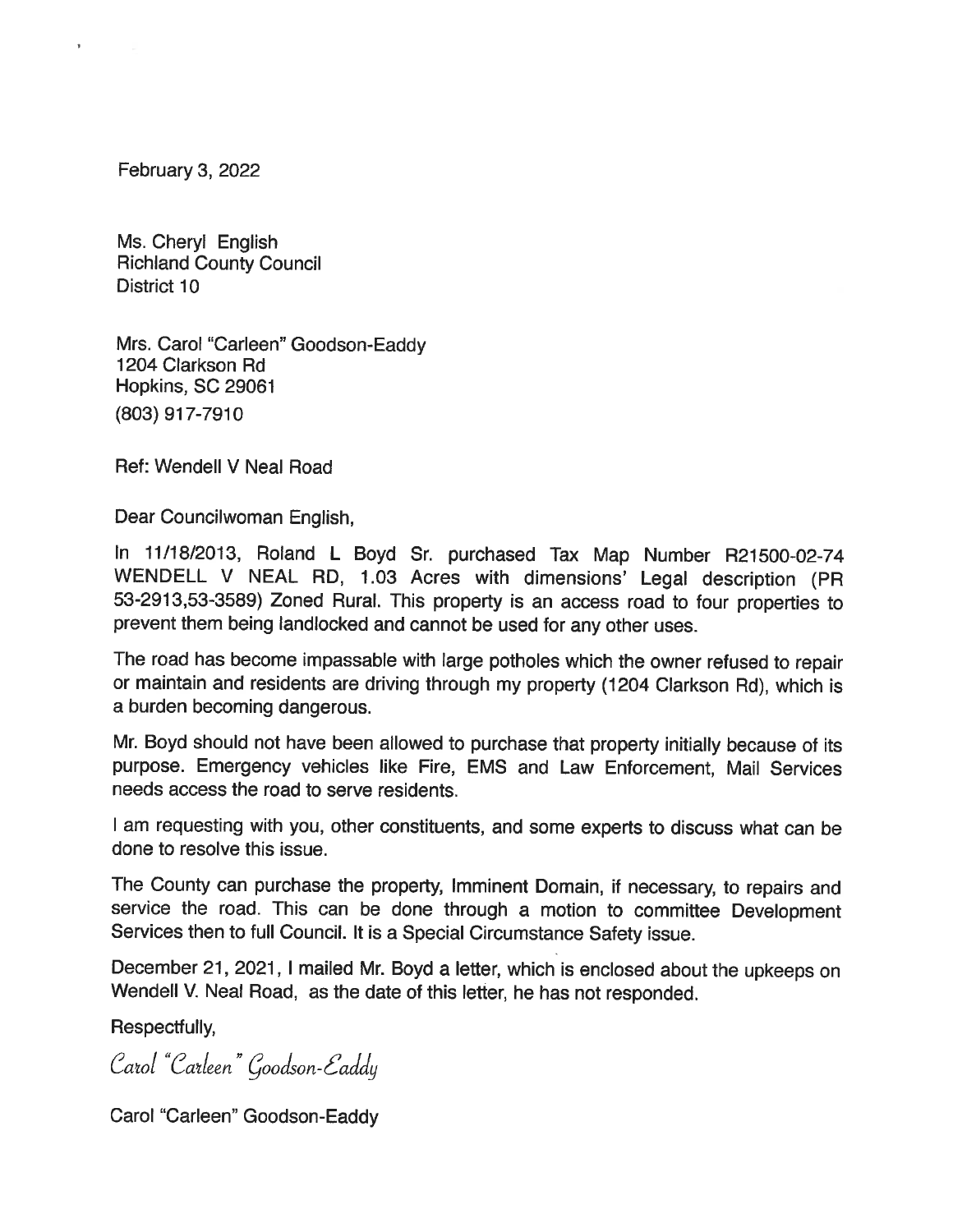December 21, 2021

Carol Goodson-Eaddy 1204 Clarkson Rd Hopkins, SC 29061

Mr. Roland L. Boyd, Sr P. O. Box 322 Hopkins, SC 29061

Dear Mr. Boyd,

I am writing this letter to your notice the bad conditions on Wendell V Neal Road, located in Richland County, Hopkins, South Carolina. For quite some time the road has been almost impassable that the families and friends, who are visiting their love ones are using my backyard as a pass through. This is unacceptable for me.

I have made several contacts and requests to you personally, but you insisted that I am the only one complaining, which is not true. In the past, my neighbor (who lives on the road) has tried to reason with you, but to no avail. The dwellers are not pleased with the upkeeps on the road. It has been neglected for a long time. Wendell V. Neal Rd is full of dangerous potholes, muddy during rainy seasons, and dusty in the course of dry seasons.

This road serve families, who lives on it. They deserve a drivable, safe access, and right-away in peace. According to Richland County, you purchased Wendell V Neal Rd. Therefore making you responsible for the maintenance.

So I am grateful to you, if you take action to repair the road, paving it, or having Richland County to maintain it.

Thank you and I hope for immediate reply (within thirty days) and action with this request or I will seek legal attention to this matter.

Sincerely You

Carol Goodson-Eaddy

Enclosures: Pictures of Wendell V Neal Rd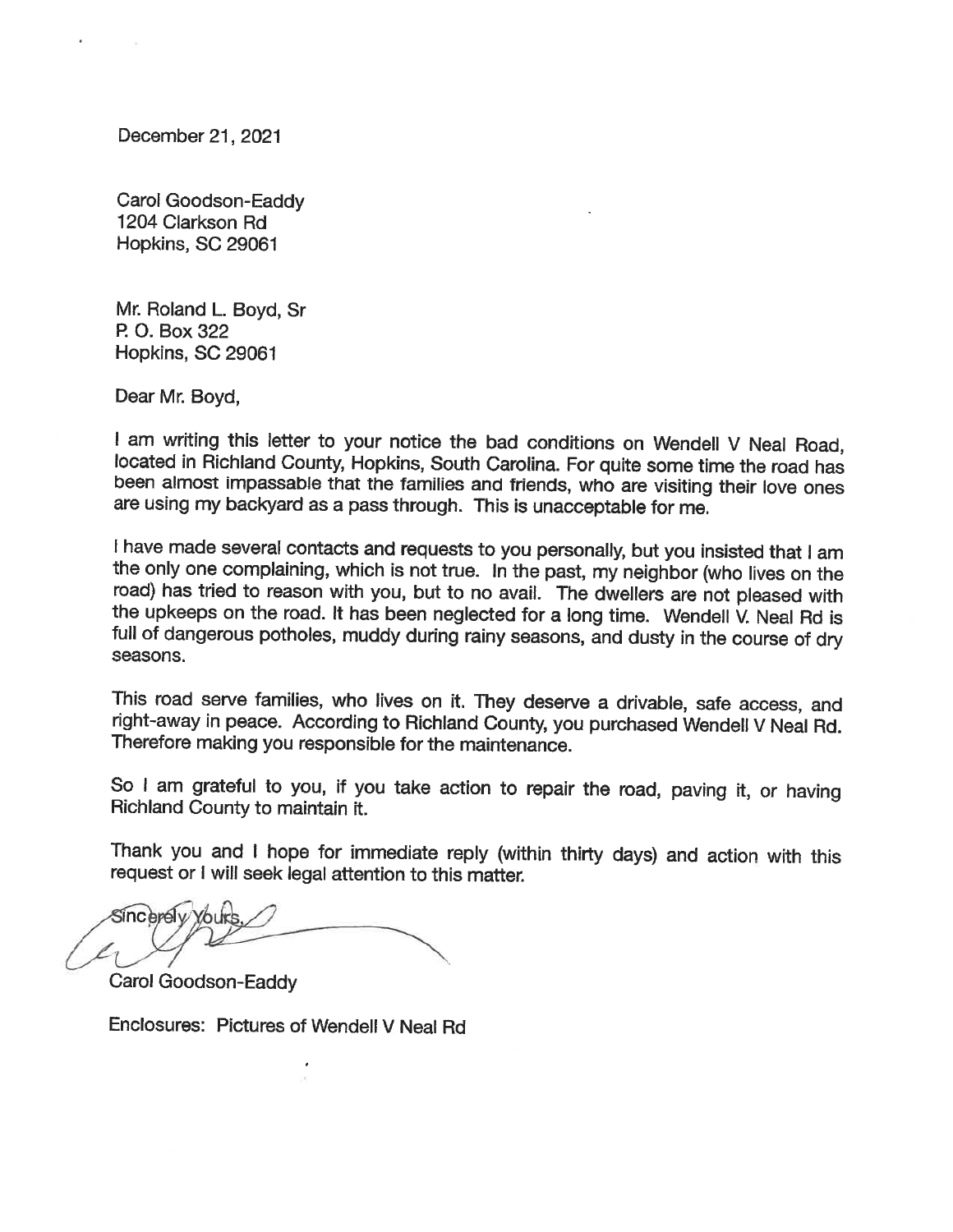

Merch 2, 2022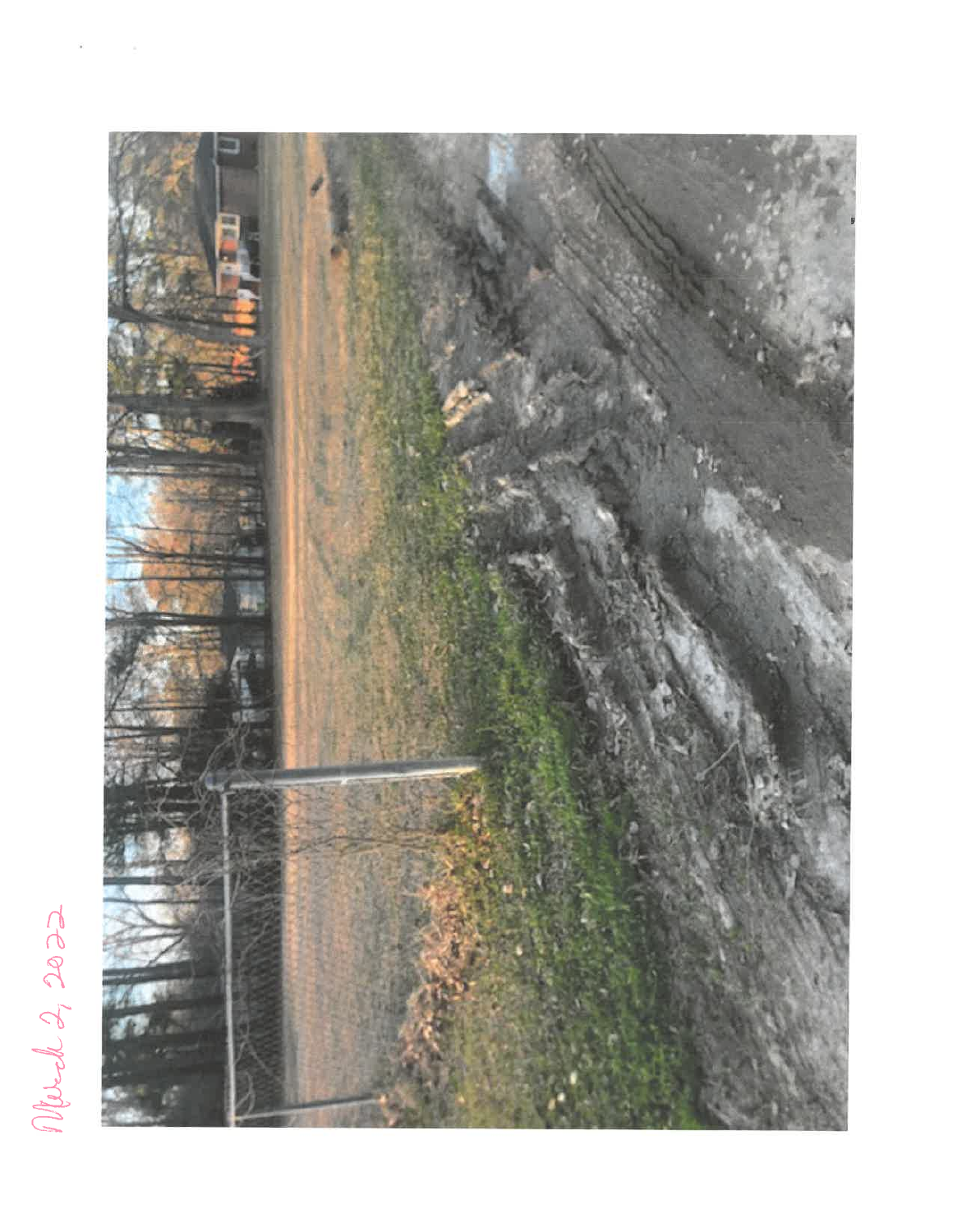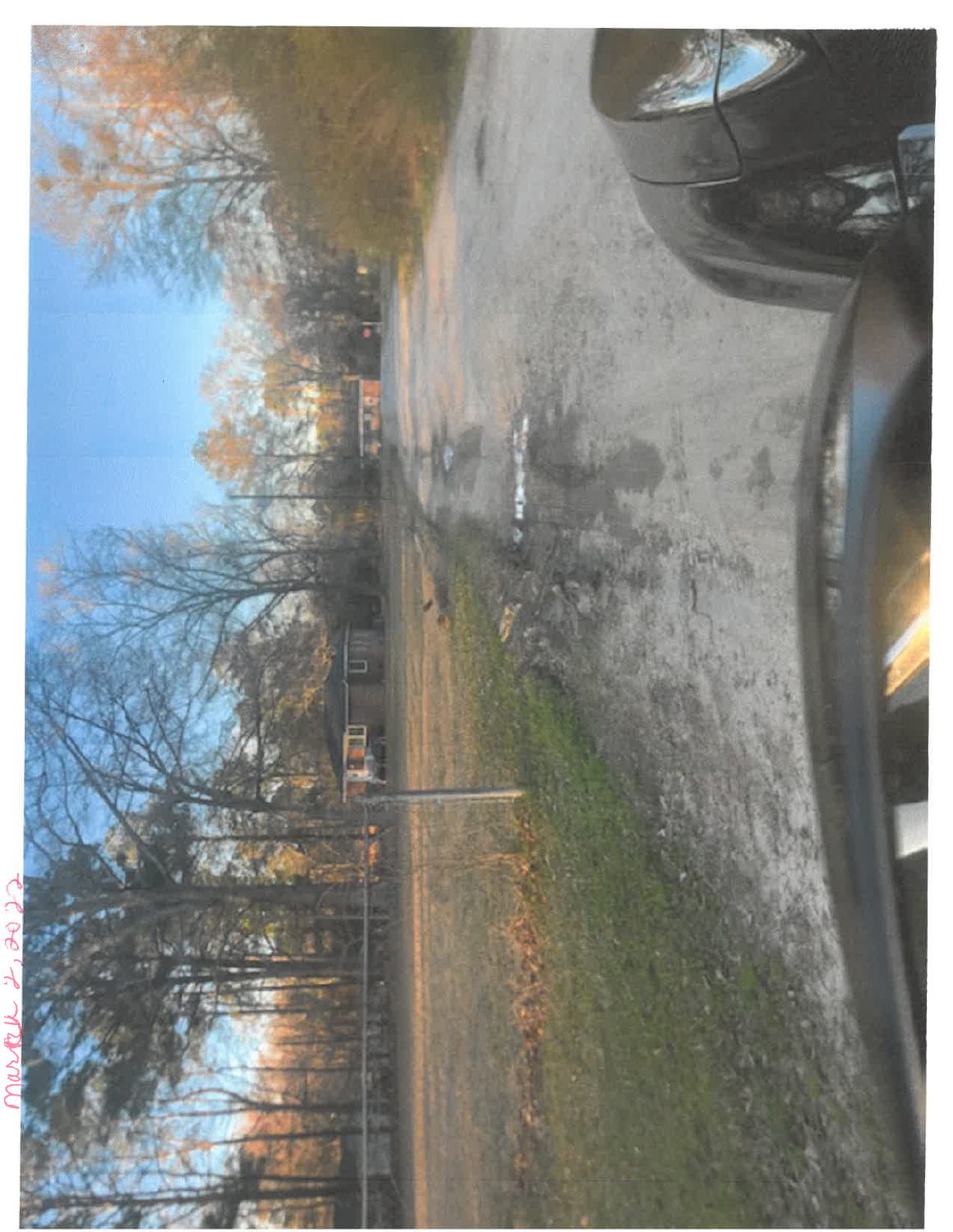